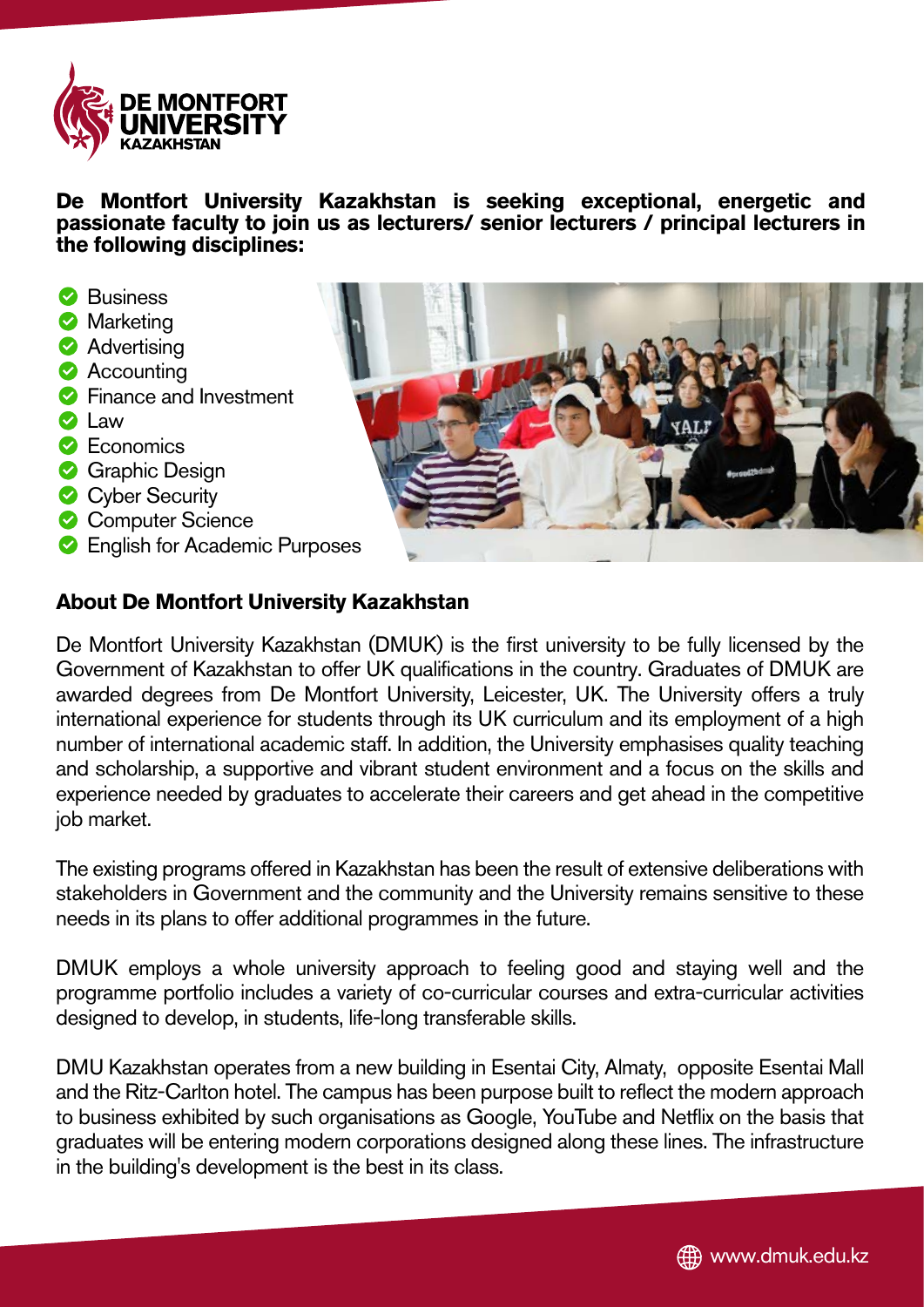

Further information about DMUK can be obtained by visiting  $\bigoplus$  www.dmuk.edu.kz

## **About Almaty, Kazakhstan**

A dynamic and exciting country. Its fascinating geography and history make it a great place to live, study, work and visit.

DMU Kazakhstan's campus is located in the heart of Almaty. Rich with history, modern successes and a diverse heritage.

The city's natural beauty alone is a good reason to work in Almaty. Almaty is situated in the south-eastern part of Kazakhstan. With the backdrop of the gorgeous Zailiysky Alatau mountains, it's the perfect picturesque city to live in.

With a relatively low cost of living, Almaty is also very affordable.

The standard of living is very high. Almaty has a great choice of shops, restaurants, bars, and a lively mix of music, film, sport, comedy and culture as well as lots of green spaces within and surrounding the boundaries. It's 'the perfect size' – big and historic enough to impress, yet compact, friendly and safe enough to call home.

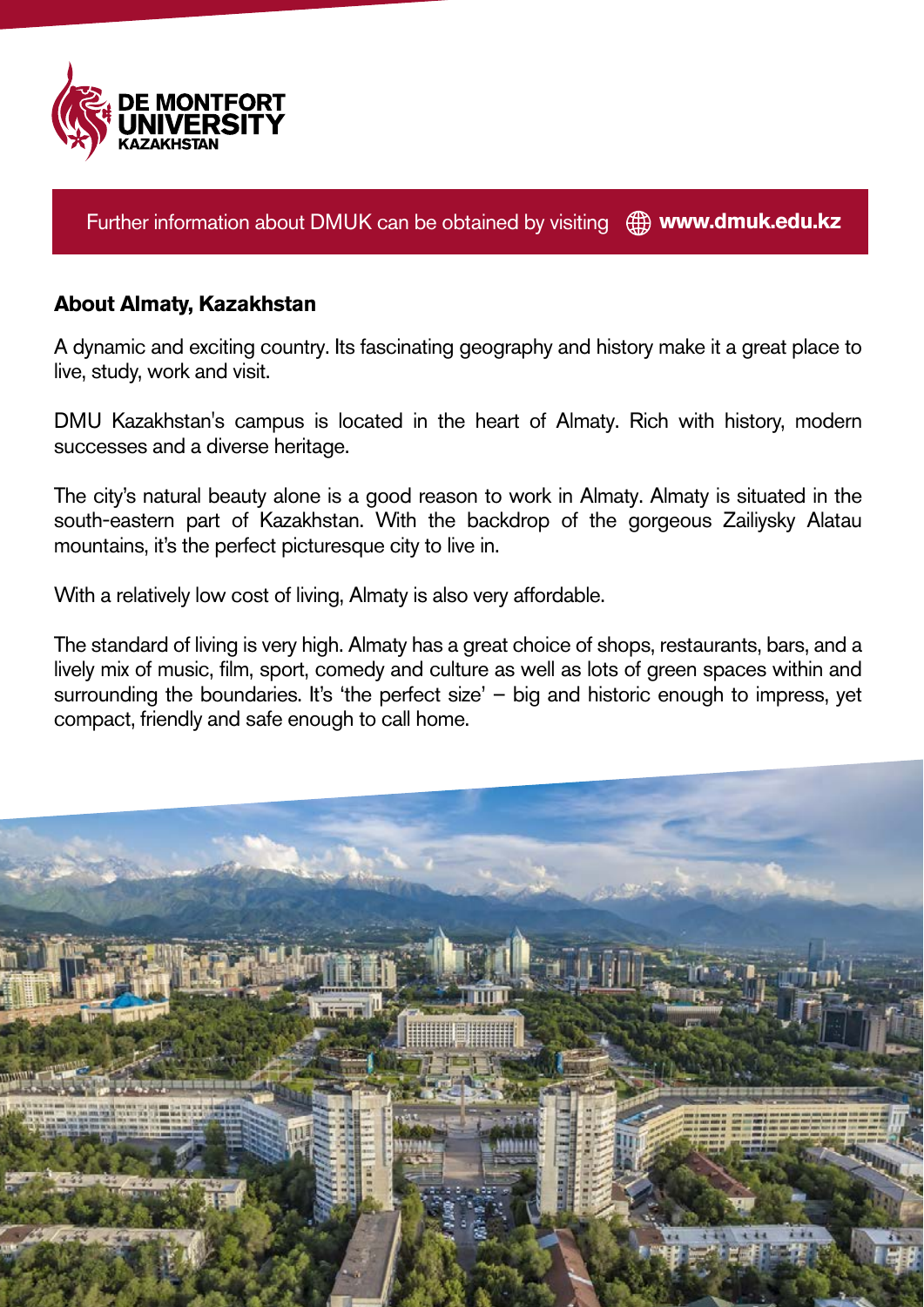

#### **Main Duties and Responsibilities**

The appointees will be expected to:

- Undertake teaching and assessment on a range of undergraduate, postgraduate and distance/blended distance learning modules in the Law subject area.
- Contribute to the delivery of the above modules for full time and part time (blended distance learning) students.
- Ensure the curriculum is current, fit for purpose and is meeting the needs of stakeholders, including students, industry and the professional associations and lead bodies with whom we work or aspire to work.
- Lead and develop existing modules and programmes, identifying and proposing areas for improvement, to ensure that modules continue to be student focused, innovative, of high quality and embed the most up-todate, relevant research and scholarship.
- Lead and develop new modules and programmes, taking sole responsibility as appropriate, ensuring that they are student focused, innovative, of high quality and embed the most up-to-date relevant research and scholarship.
- As module leader collaborate with colleagues, offering guidance and mentoring as appropriate, to ensure effective module delivery.
- Apply creative and innovative means of embedding and delivering activities, academic research and opportunities within modules, designed to enhance the students' international awareness, employability and the quality of the student experience.
- Explore and implement ways of providing students with an assessed global travel opportunity as an integral part of the teaching and learning experience.

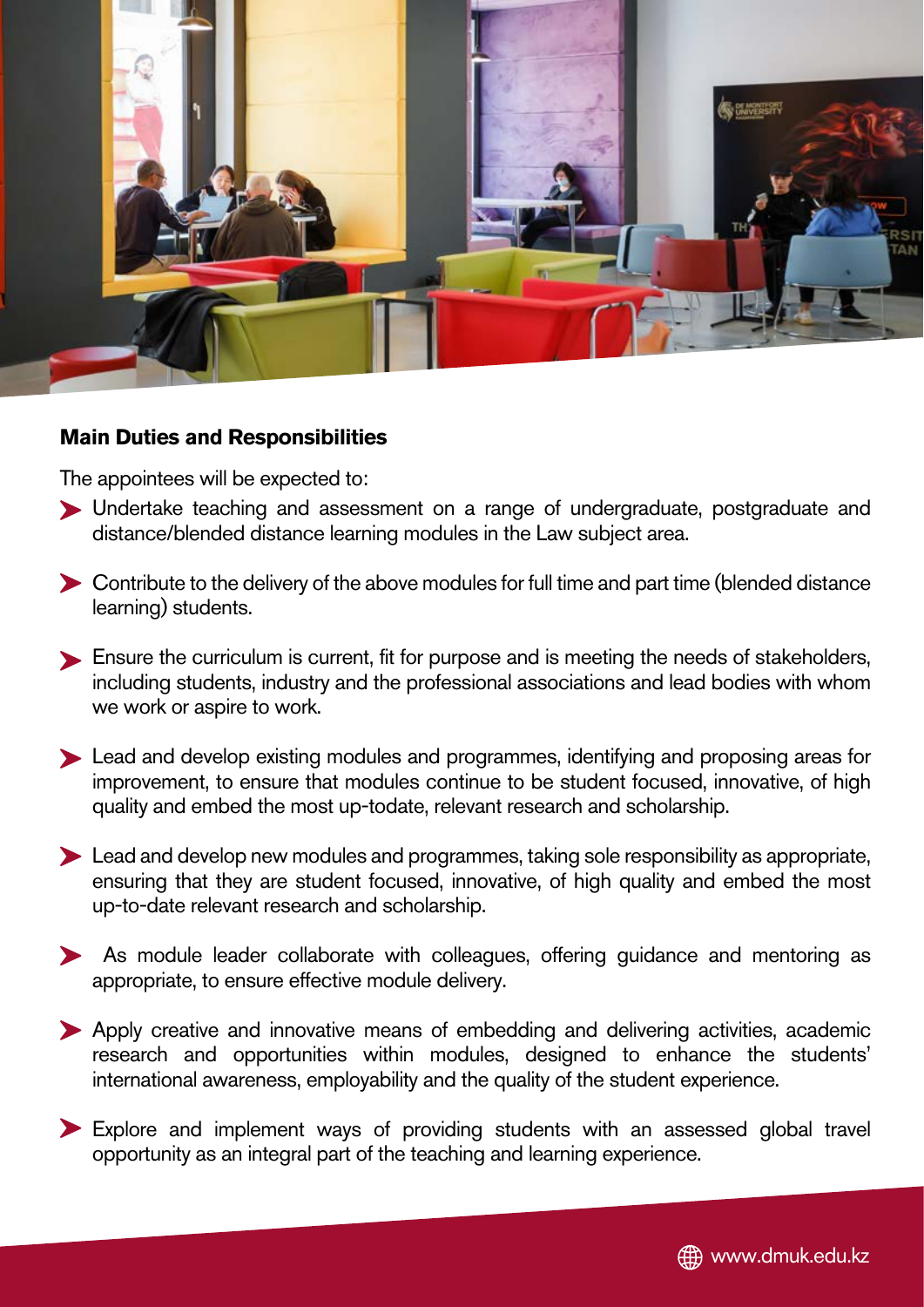

- Develop and disseminate high quality teaching and learning materials using a range of formats including the virtual learning environment.
- Be compliant with embedding our approach to Universal Design for Learning in Higher Education.
- Develop assessments as appropriate and assess students' work providing timely, high quality and developmental feedback.
- Work in close collaboration with colleagues to undertake academic roles such as internal moderation, second marking and shared delivery.
- Act as personal tutor to a designated group of students and assist them in reviewing their personal and academic development and their career planning.
- Contribute to the development of the subject area and related programmes of study and the wider Department and faculty.
- Carry out relevant administrative duties associated with the post, for example with matters related to student recruitment, enrolment, induction, teaching and assessment.
- To participate fully in the University's Quality Assurance processes relating to the design and delivery of teaching programmes in the Business and Law Faculty.
- Undertake all mandatory and advised training and development as required.
- Develop the research activities of the Law School by sustaining a personal research plan. Manage the application of a range of research methodologies, approaches and techniques appropriate to the type of research personally being pursued.
- To undertake external networking, e.g. with the local business community, schools, colleges, professional bodies and /or with the wider academic community via activities such as external examining.
- To participate in cross university and promotional activities including open days, and school visits.
- This job description reflects the main duties and responsibilities of the posts. However, the post holders may be required to fulfil other ad-hoc duties commensurate with the level of the posts from time to time.

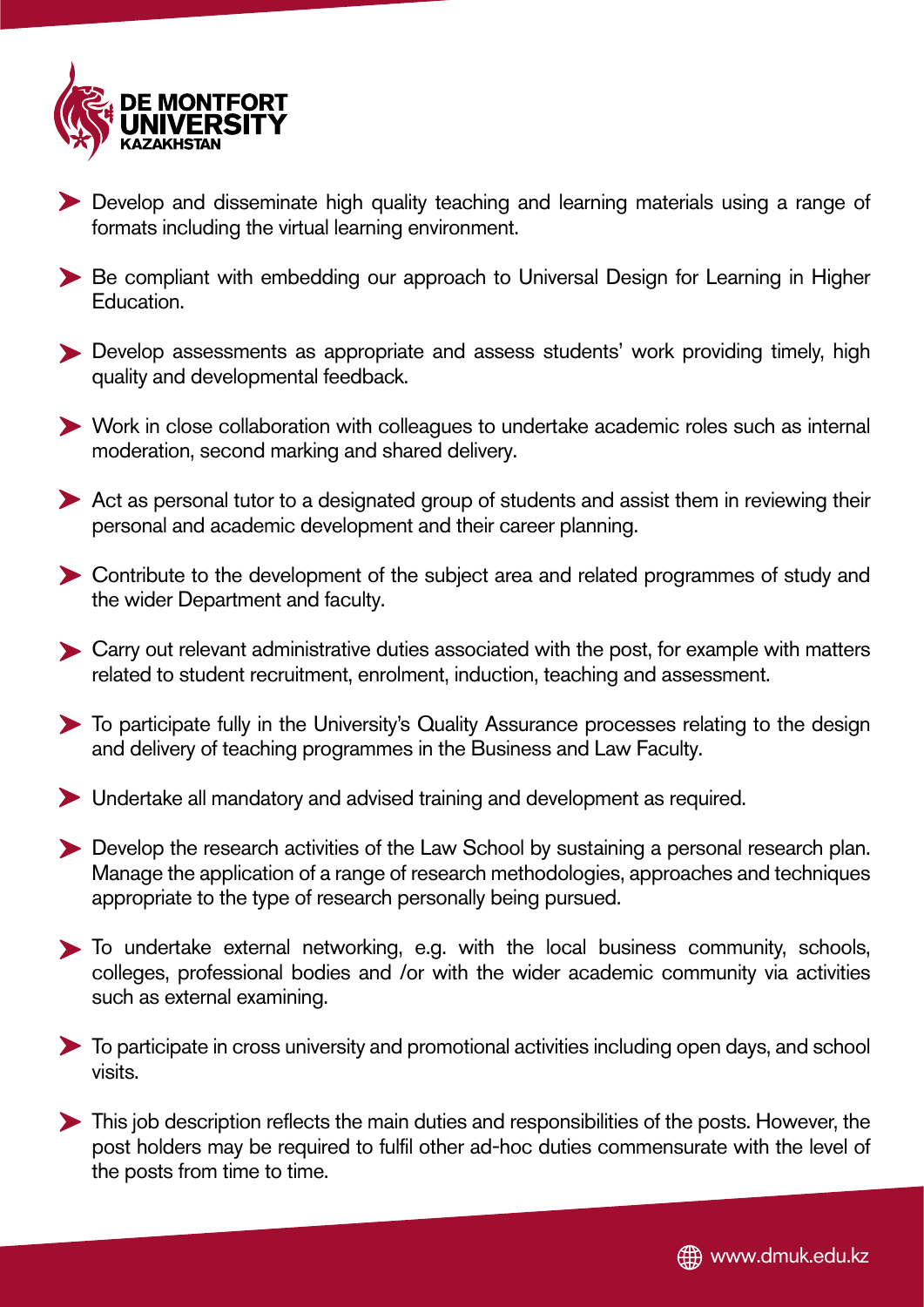

## **About You**

You will possess a higher degree in one of the above disciplines (a doctorate preferred and essential for the senior level posts), a teaching qualification/fellowship of the higher education academy (or willingness to work towards fellowship), a record of teaching excellence and, for senior level posts, a record of internationally recognised scholarship, excellent written and spoken English, an ability to attract external funding and, for senior positions, a willingness to assume an academic leadership role. Please see **Person Specification.** 

## **Your Remuneration, Benefits and Conditions**

Successful candidates will be offered a competitive salary and a three-year contract (renewable annually based on performance), medical insurance, accommodation allowance, and 40 working days leave per year ( not including public holidays). Income Tax in Kazakhstan currently stands at 10%.

# **How to Apply**

Applicants are invited to email their application to recruitment@dmuk.edu.kz . Your application should include the following:

- a cover letter;
- an up-to-date CV;
- $\bullet$  evidence of excellent teaching quality;
- **a** a publication list (for senior positions).

Informal enquiries may be addressed to Professor James Pounder, Rector, and Dr Mariya Pionka (Dean of Business School), De Montfort University Kazakhstan:

- $\blacksquare$  i.pounder@dmuk.edu.kz
- m.yesseleva-pionka@dmuk.edu.kz

# **Review of Applications**

Review of applications is ongoing and shortlisted applicants will be invited for recruitment interviews.

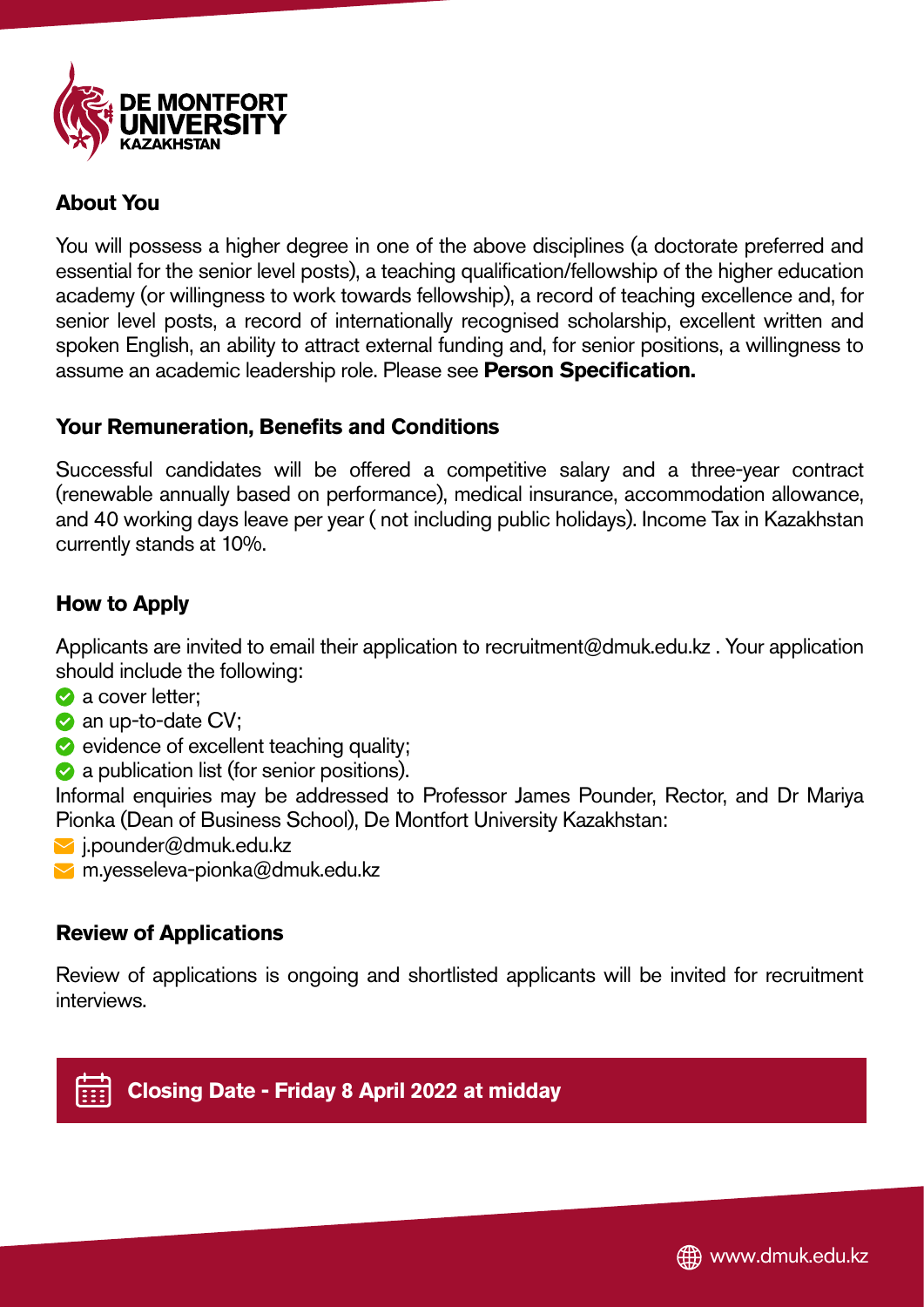

# **Person Specification**

#### LECTURER / SENIOR LECTURER Faculty of Business & Law Full Time

| <b>Area of responsibility</b>                  | <b>Requirements</b>                                                                                                                                            | <b>Essential or desirable</b>                         |  | *Method of<br>assessment |                            |   |   |
|------------------------------------------------|----------------------------------------------------------------------------------------------------------------------------------------------------------------|-------------------------------------------------------|--|--------------------------|----------------------------|---|---|
|                                                |                                                                                                                                                                |                                                       |  | $\mathsf{A}$             | $\mathbf{I}$               | T | D |
| <b>Qualifications</b><br>and Training          | A good relevant<br>honours degree.                                                                                                                             | <b>Essential</b>                                      |  | $\bullet$                |                            |   | Ø |
|                                                | Postgraduate<br>degree or<br>PhD in a<br>relevant<br>discipline.                                                                                               | <b>Essential</b>                                      |  | $\blacktriangledown$     | $\blacktriangledown$       |   |   |
| <b>Teaching and Learning</b><br><b>Support</b> | Experience of<br>teaching a related<br>discipline in Higher<br><b>Education or</b><br>significant<br>professional<br>industry<br>experience.                   | <b>Essential</b>                                      |  | $\bullet$                | $\blacktriangledown$       |   |   |
|                                                | Evidence of<br>innovation and<br>attaining<br>excellence in<br>teaching and<br>learning.                                                                       | <b>Essential</b>                                      |  | $\blacktriangledown$     | $\blacktriangledown$       |   |   |
|                                                | Evidence of<br>managing and<br>developing<br>curricula (either<br>in the form of<br>new teaching<br>and<br>assessment or<br>new modules<br>and<br>programmes). | Essential<br>(for<br>Senior<br>Lecturer<br>role only) |  | $\boldsymbol{\varphi}$   | $\boldsymbol{\mathcal{L}}$ |   |   |

 $*A =$  Application Form; I = Interview; T = Test; D = Documentary Evidence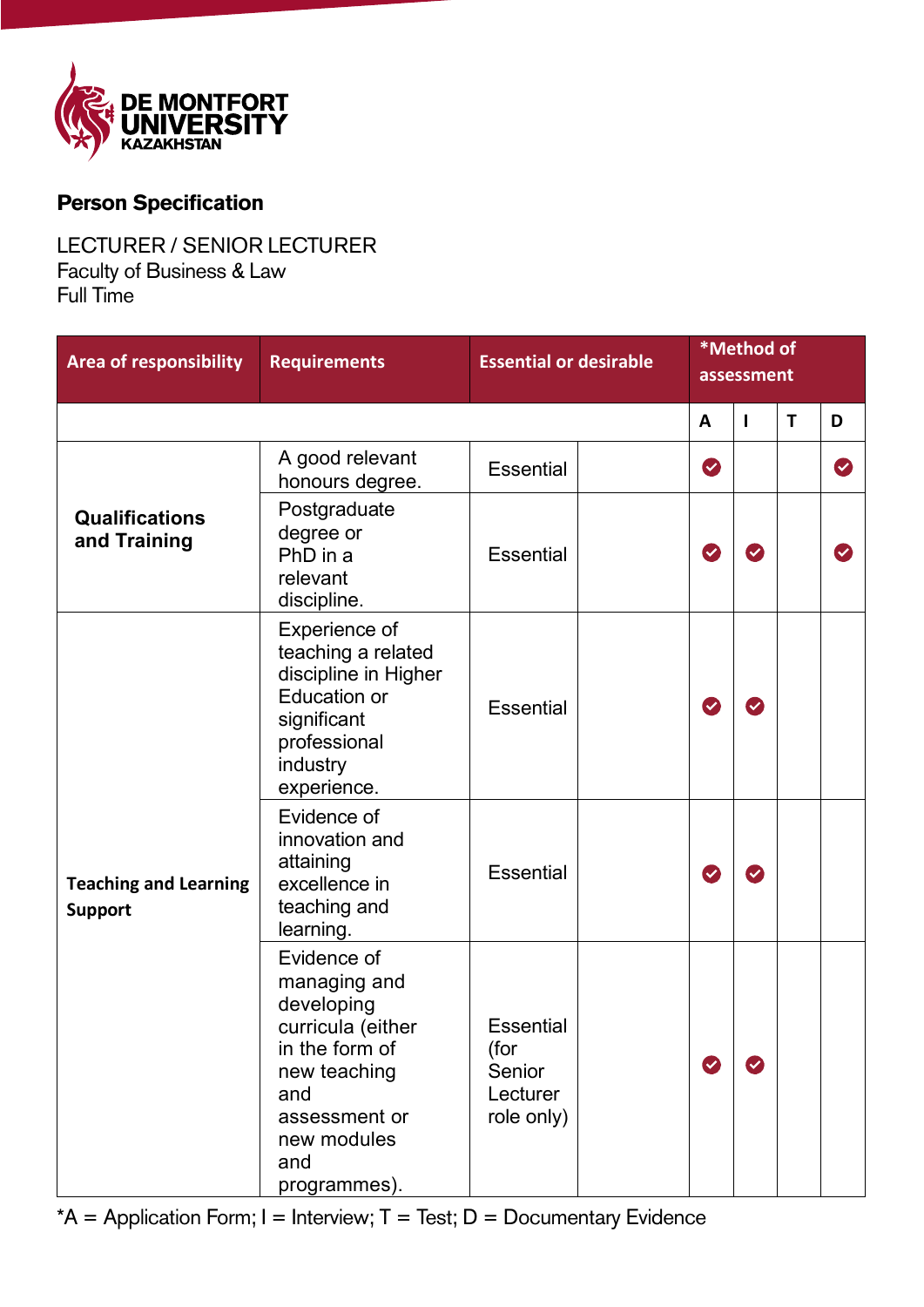

| <b>Area of responsibility</b>                  | <b>Requirements</b>                                                                                                                                                                                                  | <b>Essential or desirable</b>                                |                  |                            | *Method of<br>assessment |   |   |
|------------------------------------------------|----------------------------------------------------------------------------------------------------------------------------------------------------------------------------------------------------------------------|--------------------------------------------------------------|------------------|----------------------------|--------------------------|---|---|
|                                                |                                                                                                                                                                                                                      |                                                              |                  | A                          | L                        | T | D |
| <b>Teaching and Learning</b><br><b>Support</b> | Experience of<br>teaching/training<br>in an<br>HE/professional<br>or industry<br>environment to<br>corporate/part-<br>time students                                                                                  |                                                              | Desirable        | $\blacktriangledown$       |                          |   |   |
|                                                | Ability to present<br>information using a<br>variety of methods<br>appropriate to the<br>needs of the<br>audience.                                                                                                   | <b>Essential</b>                                             |                  | $\boldsymbol{\mathcal{C}}$ | $\blacktriangledown$     |   |   |
|                                                | A desire to mentor<br>students and the<br>motivation to deliver<br>an outstanding<br>student experience                                                                                                              | <b>Essential</b>                                             |                  | $\blacktriangledown$       |                          |   |   |
|                                                | Sensitivity to a<br>diverse range of<br>staff and student<br>needs and<br>evidence of<br>responding to<br>these.                                                                                                     |                                                              | <b>Desirable</b> | $\bullet$                  | $\boldsymbol{\omega}$    |   |   |
| <b>Research and</b><br><b>Scholarship</b>      | Evidence of<br>a portfolio of<br>research<br>activities that<br>offer realistic<br>prospect<br>(either in<br>terms of<br>track record<br>or pipeline) of<br>publication in<br>international<br>refereed<br>journals. | Essential<br>(for the<br>Senior<br>Lecturer<br>role<br>only) |                  | $\checkmark$               |                          |   |   |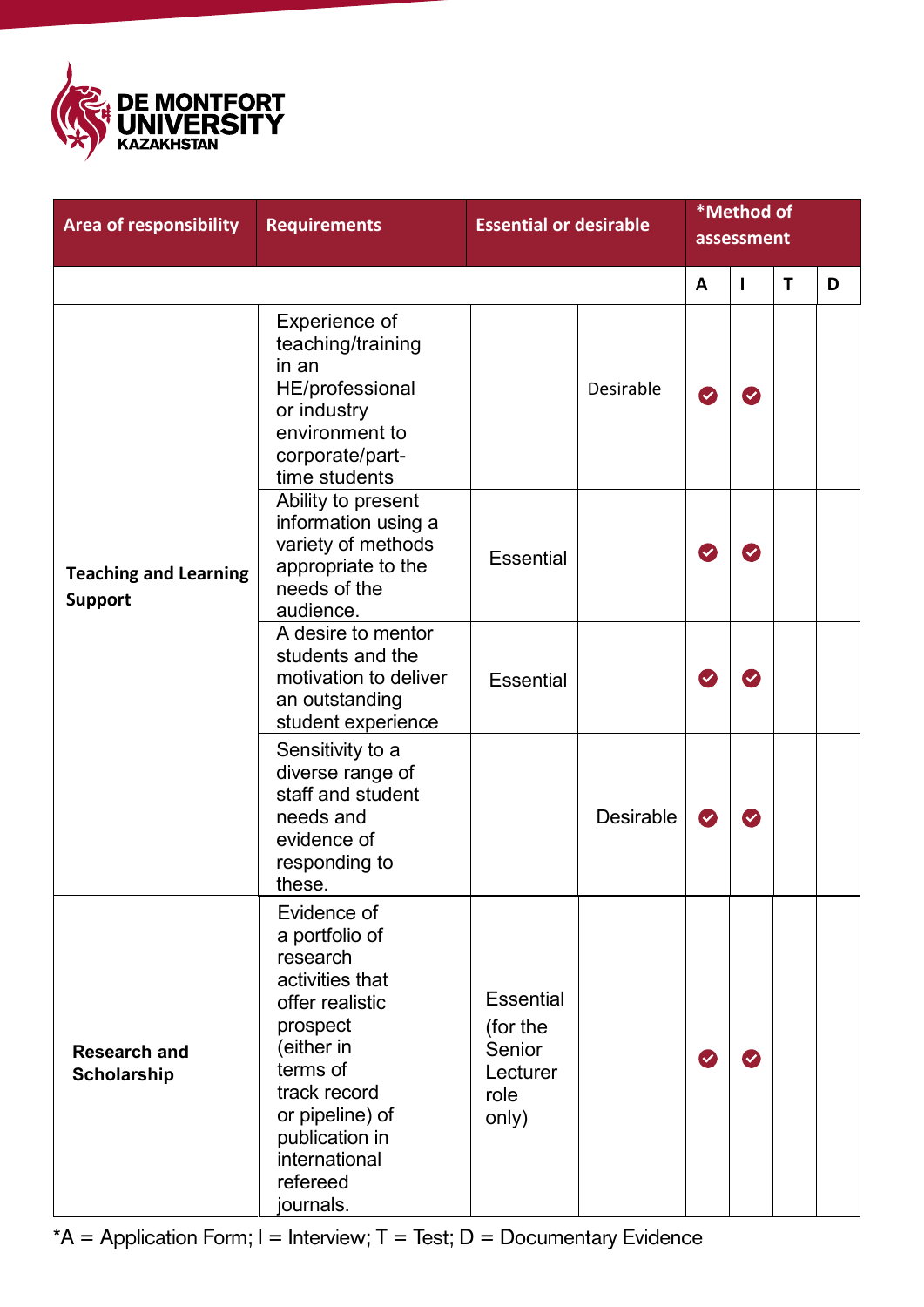

| <b>Area of responsibility</b>                              | <b>Requirements</b>                                                                                                 | <b>Essential or desirable</b> |                  | *Method of<br>assessment   |                            |              |   |
|------------------------------------------------------------|---------------------------------------------------------------------------------------------------------------------|-------------------------------|------------------|----------------------------|----------------------------|--------------|---|
|                                                            |                                                                                                                     |                               |                  | A                          | L                          | T            | D |
| <b>Research and</b><br><b>Scholarship</b>                  | Ability to contribute<br>to the scholarly and<br>income generation<br>activities of the<br>Department.              | Essential                     |                  | $\blacktriangledown$       | $\blacktriangledown$       |              |   |
|                                                            | Ability to prepare<br>successful<br>funding and<br>research bids.                                                   |                               | <b>Desirable</b> | $\checkmark$               |                            |              |   |
|                                                            | <b>Established</b><br>research and<br>publication profile.                                                          |                               | Desirable        | $\boldsymbol{\mathcal{C}}$ | $\blacktriangledown$       |              |   |
| <b>Planning and</b><br><b>Managing</b><br><b>Resources</b> | Ability to work within<br>a team and on own<br>initiative.                                                          | <b>Essential</b>              |                  | $\bullet$                  | $\boldsymbol{\mathcal{C}}$ |              |   |
|                                                            | Positive approach to<br>team working<br>including team<br>teaching and<br>collaborative project /<br>research work. | <b>Essential</b>              |                  | Ø                          | $\checkmark$               |              |   |
|                                                            | Ability to<br>communicate<br>effectively at all<br>Levels.                                                          | <b>Essential</b>              |                  | $\boldsymbol{\mathcal{S}}$ |                            | $\checkmark$ |   |
|                                                            | <b>Excellent written</b><br>communication<br>skills.                                                                | <b>Essential</b>              |                  | $\blacktriangledown$       |                            |              |   |
|                                                            | Exceptional<br>presentation and<br>verbal<br>communication<br>skills.                                               | <b>Essential</b>              |                  |                            | $\blacktriangledown$       | $\checkmark$ |   |
|                                                            | Ability to work under<br>pressure and to<br>adhere to deadlines.                                                    | <b>Essential</b>              |                  |                            | Ø                          |              |   |

 $*A =$  Application Form; I = Interview; T = Test; D = Documentary Evidence